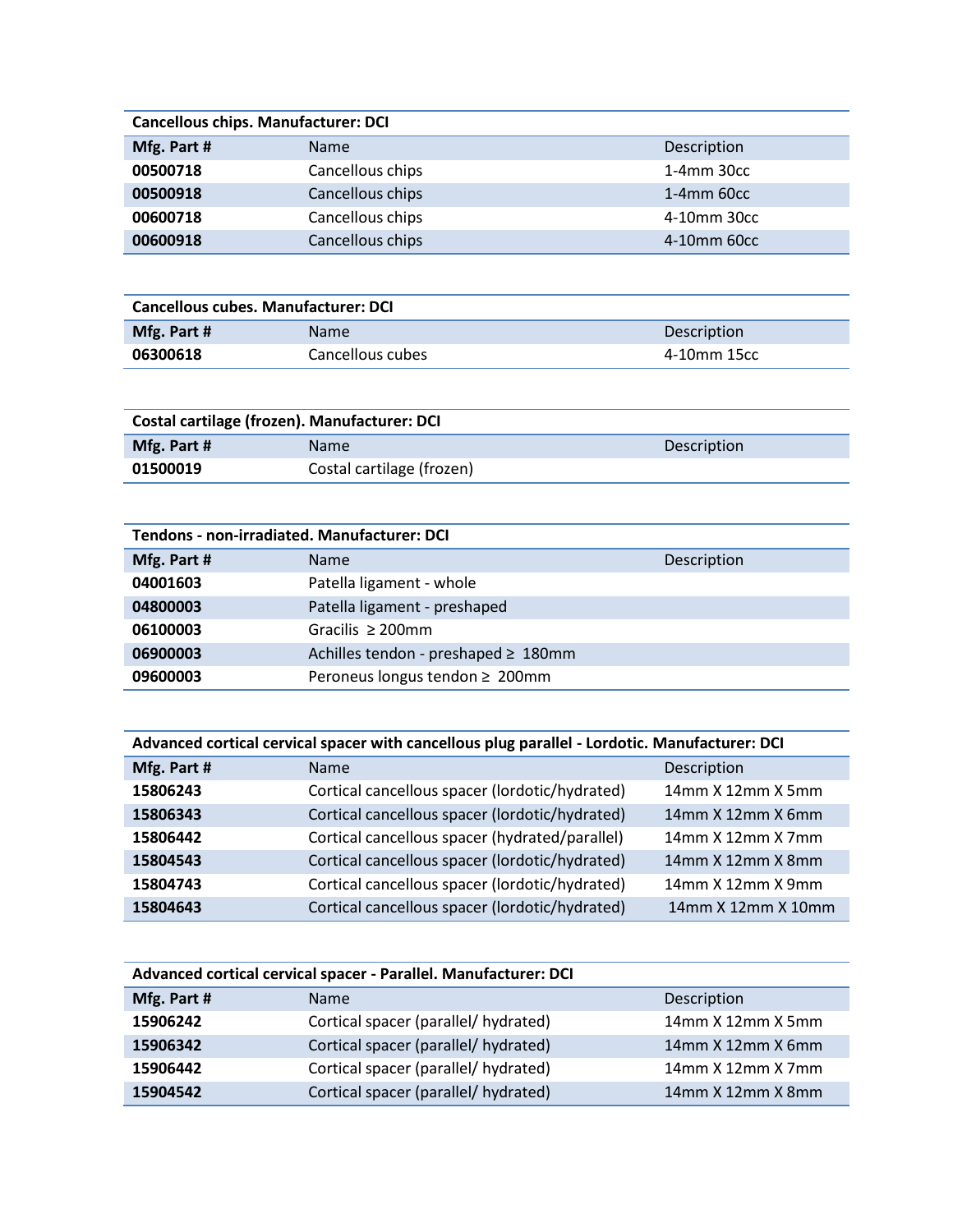| 15904742 | Cortical spacer (parallel/ hydrated) | 14mm X 12mm X 9mm  |
|----------|--------------------------------------|--------------------|
| 15904642 | Cortical spacer (parallel/ hydrated) | 14mm X 12mm X 10mm |

| Advanced cortical cervical spacer - Lordotic. Manufacturer: DCI |                                     |                    |
|-----------------------------------------------------------------|-------------------------------------|--------------------|
| Mfg. Part #                                                     | <b>Name</b>                         | Description        |
| 15906243                                                        | Cortical spacer (Lordotic/hydrated) | 14mm X 12mm X 5mm  |
| 15906343                                                        | Cortical spacer (Lordotic/hydrated) | 14mm X 12mm X 6mm  |
| 15906443                                                        | Cortical spacer (Lordotic/hydrated) | 14mm X 12mm X 7mm  |
| 15904543                                                        | Cortical spacer (Lordotic/hydrated) | 14mm X 12mm X 8mm  |
| 15904743                                                        | Cortical spacer (Lordotic/hydrated) | 14mm X 12mm X 9mm  |
| 15904643                                                        | Cortical spacer (Lordotic/hydrated) | 14mm X 12mm X 10mm |

| Dense cancellous cervical spacer. Manufacturer: DCI |                                 |                          |
|-----------------------------------------------------|---------------------------------|--------------------------|
| <b>LORDOTIC</b>                                     |                                 |                          |
| Mfg. Part #                                         | Name                            | Description              |
| 25406242                                            | Cancellous spacer (7° Lordosis) | 14mm X 14mm X 5mm        |
| 25406342                                            | Cancellous spacer (7° Lordosis) | $14$ mm X $14$ mm X 6mm  |
| 25406442                                            | Cancellous spacer (7° Lordosis) | 14mm X 14mm X 7mm        |
| 25404542                                            | Cancellous spacer (7° Lordosis) | $14$ mm $X$ 14mm $X$ 8mm |
| 25404742                                            | Cancellous spacer (7° Lordosis) | $14$ mm $X$ 14mm $X$ 9mm |
| 25404642                                            | Cancellous spacer (7° Lordosis) | 14mm X 14mm X 10mm       |
| 25404842                                            | Cancellous spacer (7° Lordosis) | 14mm X 14mm X 11mm       |

| <b>SPONGE. Manufacturer: DCI</b> |                               |                    |
|----------------------------------|-------------------------------|--------------------|
| Mfg. Part #                      | <b>Name</b>                   | Description        |
| 17812435                         | DBM cancellous block (Sponge) | 8mm X 8mm X 8mm    |
| 17812535                         | DBM cancellous block (Sponge) | 10mm X 10mm X 10mm |
| 17812635                         | DBM cancellous block (Sponge) | 12mm X 12mm X 12mm |
| 17812735                         | DBM cancellous block (Sponge) | 14mm X 14mm X 14mm |
| 17812835                         | DBM CANCELLOUS STRIP (SPONGE) | 25mm X 10mm X 5mm  |
| 17812935                         | DBM CANCELLOUS STRIP (SPONGE) | 50mm X 10mm X 5mm  |
| 17813435                         | DBM CANCELLOUS STRIP (SPONGE) | 50mm X 20mm X 7mm  |
| 17816235                         | DBM CANCELLOUS STRIP (SPONGE) | 50mm X 20mm X 5mm  |

| Demineralized cancellous chips. Manufacturer: DCI |                                |             |
|---------------------------------------------------|--------------------------------|-------------|
| Mfg. Part #                                       | <b>Name</b>                    | Description |
| 24900418                                          | Demineralized cancellous chips | 1-4mm 5cc   |
| 24900618                                          | Demineralized cancellous chips | 1-4mm 15cc  |
| 24900718                                          | Demineralized cancellous chips | 1-4mm 30cc  |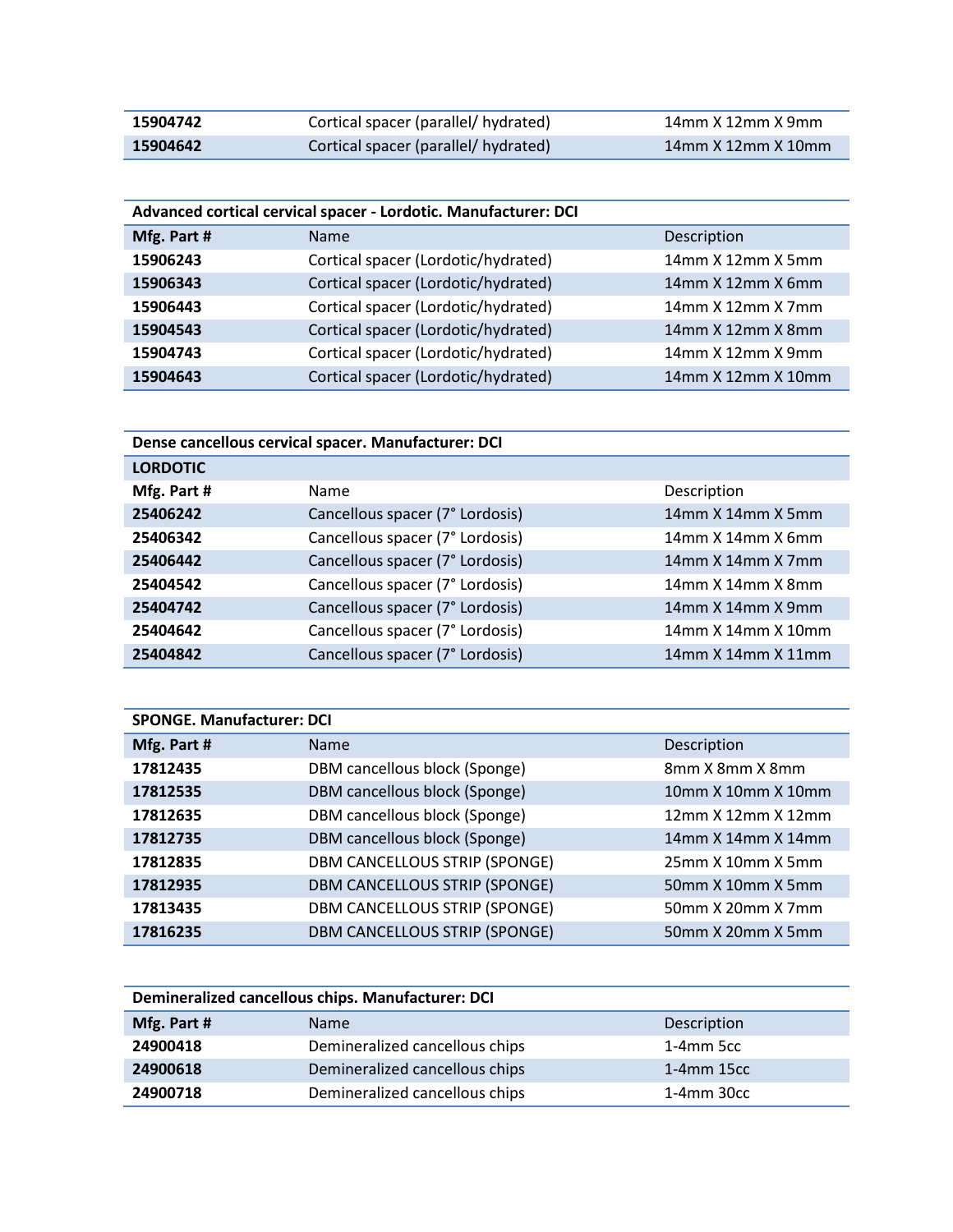| <b>DBM. Manufacturer: DCI</b> |                         |                    |
|-------------------------------|-------------------------|--------------------|
| Mfg. Part #                   | Name                    | Description        |
| 25800218                      | DBM putty (with fibers) | 1.0 <sub>cc</sub>  |
| 25800318                      | DBM putty (with fibers) | $2.5 \text{ cc}$   |
| 25800418                      | DBM putty (with fibers) | 5.0 <sub>cc</sub>  |
| 25800518                      | DBM putty (with fibers) | $10.0 \text{ cc}$  |
| 27500218                      | <b>DBM</b> fibers       | 1.0 <sub>cc</sub>  |
| 27512318                      | <b>DBM</b> fibers       | 2.5 <sub>cc</sub>  |
| 27500418                      | <b>DBM</b> fibers       | 5 <sub>cc</sub>    |
| 27500518                      | <b>DBM</b> fibers       | 10cc               |
| 27612918                      | Link DBM strip (fiber)  | 50mm X 10mm X 5mm  |
| 27616118                      | Link DBM strip (fiber)  | 100mm X 10mm X 5mm |
| 27616218                      | Link DBM strip (fiber)  | 50mm X 20mm X 5mm  |
| 27616318                      | Link DBM strip (fiber)  | 100mm X 20mm X 5mm |

| <b>Instruments. Manufacturer: DCI</b> |                                             |             |  |
|---------------------------------------|---------------------------------------------|-------------|--|
| Mfg. Part #                           | <b>Name</b>                                 | Description |  |
| <b>CERV-0039</b>                      | Tamp 1 instrument                           |             |  |
| <b>CERV-0040</b>                      | Tamp 2 trial instrument                     |             |  |
| <b>CERV-0041</b>                      | Rasp trial instrument                       |             |  |
| <b>CERV-0042</b>                      | 5 mm trial instrument - Lordotic            |             |  |
| <b>CERV-0043</b>                      | 6 mm trial instrument - Lordotic            |             |  |
| <b>CERV-0044</b>                      | 7 mm trial instrument - Lordotic            |             |  |
| <b>CERV-0045</b>                      | 8 mm trial instrument - Lordotic            |             |  |
| <b>CERV-0046</b>                      | 9 mm trial instrument - Lordotic            |             |  |
| <b>CERV-0047</b>                      | 10 mm trial instrument - Lordotic           |             |  |
| <b>CS-LORDS</b>                       | Cervical instrument set Lordotic (full set) |             |  |
| DCD-001-12-0060                       | Cervical graft inserter                     |             |  |
| DCDS0001-12-1009                      | Tray lid                                    |             |  |
| DCIDS-LORDOTIC-12-1                   | Tray                                        |             |  |

| GammaGraft, Manufacturer: Promethean |                            |             |  |
|--------------------------------------|----------------------------|-------------|--|
| Mfg. Part #                          | <b>Name</b>                | Description |  |
| GG 100                               | Gammagraft very small size |             |  |
| GG 225                               | Gammagraft small size      |             |  |
| GG 400                               | Gammagraft medium size     |             |  |
| GG 625                               | Gammagraft large size      |             |  |
|                                      |                            |             |  |